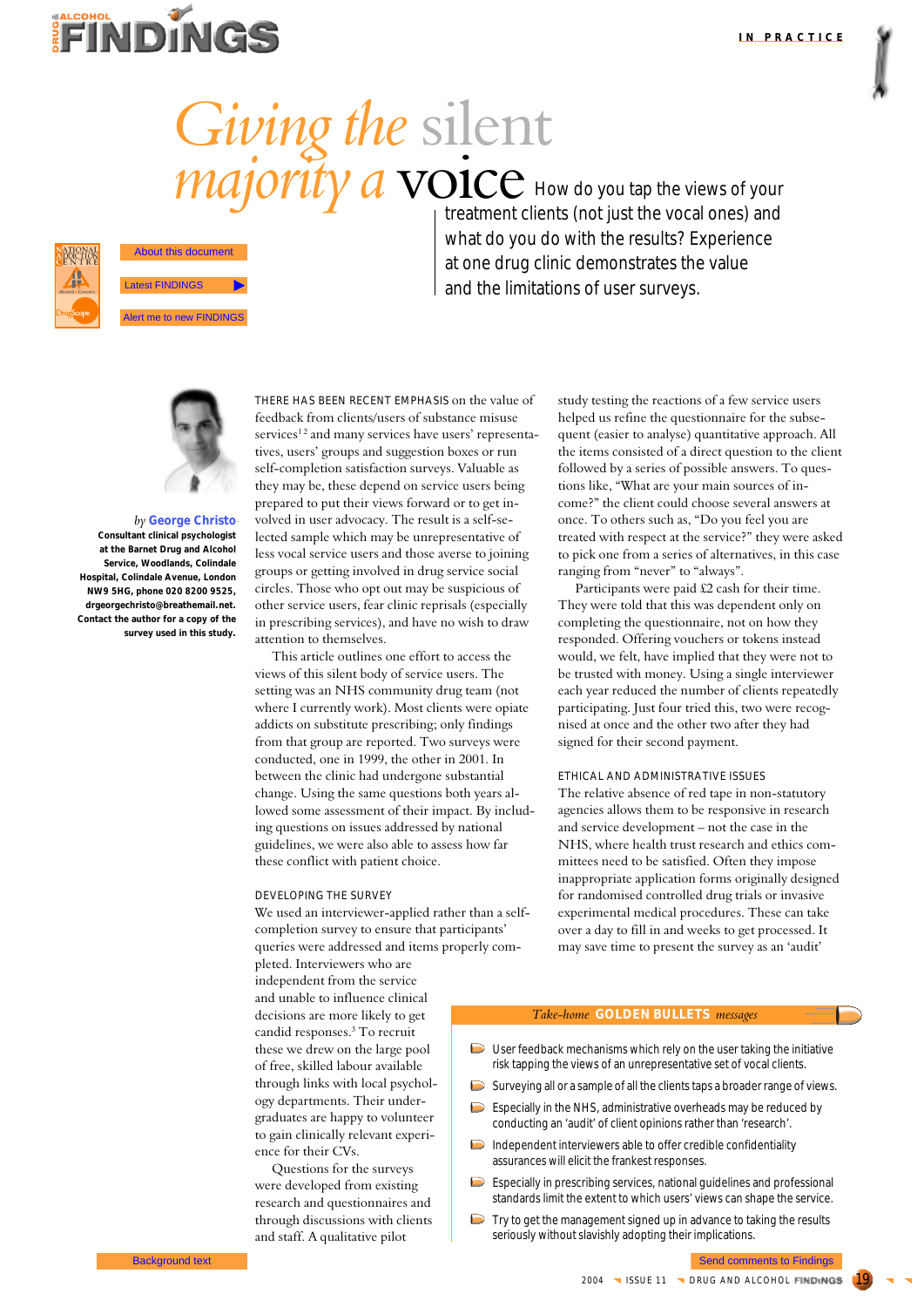rather than 'research'. There were also forms and checks required to pass the external interviewer as a volunteer worker.

To comply with ethical guidelines, a consent form to be signed by participants should specify what consent means and the limits of confidentiality. Ours told clients: "If you decide to take part you are still free to withdraw at any time and without giving a reason. This will not affect the standard of care you receive. All information that is collected about you during the course of the research will be kept strictly confidential. Any information about you that leaves the clinic will have your name removed so that you cannot be recognised from it. The only results shown to the clinic will be general statistics. Confidentiality could only be compromised if you state that you intend to seriously harm yourself or a named other person, or if you report abuse/neglect of a child in your care. However, you will not be asked about these issues."

Cases which seemed to require breach of confidentiality were discussed at first anonymously between the interviewer and the clinic psychologist. Only 1 out of 160 clients had to be identified in order to consider the need for a risk assessment.

#### GATHERING THE DATA

Adverts were placed around the waiting area to let clients know about the survey. One or two afternoons a week the interviewer came

## **OVER THREE-QUARTERS ADMITTED TO SUPPLEMENTING THEIR SCRIPT**

to the clinic and approached any clients in the waiting area. If no counselling rooms were available, the interview took place in a corner of the waiting area.

The two surveys recruited 74 clients in 1999 and 86 in 2001. Though very few (around 7%) refused to participate, each survey captured only about a third of the relevant clients, raising concerns about representativeness. For example, frequently attending clients would be more likely to be seen. To counter this risk, interviewers varied the days they attended and persisted for nine months to help capture sporadic attenders or other less easily found clients. It was also reassuring that shortly after the second survey an audit of all methadone clients found that they averaged roughly the same dose (60mg a day) as the sample.

Nonetheless, some types of client (especially those in GP shared-care schemes) may have been under-represented. Despite this, the method remains more representative than the alternatives mentioned earlier. For example, half the 2001 sample said they would not get involved in a users' group.

#### **WHAT THE PATIENTS SAID**

This analysis of the findings highlights those of greatest clinical relevance and also any major changes between 1999 and 2001.

DOSES OK, PICK-UPS TOO FREQUENT Asked about their current dose of methadone and how much they felt they needed, on average clients in 1999 said they received 69mg daily but needed 78mg, while in 2001 the figures were 60mg and 63mg. In both cases detailed examination of the figures showed that for most individuals, provision came close to matching felt need.

We also asked how often they collected their medication and how often they would



like to. Both years, patients clearly wanted to collect less frequently than they had to. About 60% wanted to come at most once a week, but only about 20% did so. Once a week was the most preferred frequency, but around half or more of clients were made to come six times a week.

#### MOST USING 'ON TOP'

Next there were some questions about continuing illegal drug use. First we asked how often they had used drugs (excluding cannabis, alcohol or their script) in the last four weeks. Over three-quarters admitted to supplementing their script. Of these, about half did so at least three times a week.

We also asked how often clients had injected in the past four weeks. Since only about 5% were prescribed injectables, the answers overwhelmingly reflect illicit use. Though ending injecting is a major goal for oral maintenance, in both years about half of the samples had recently injected and 16- 17% had done so daily. Beyond these daily injectors, the figures may reflect a widespread desire for a periodic 'treat' in the form of the rush from injecting. If so, for these users it is unlikely that prescribing more oral methadone will have much impact.

When they did inject, few (4% of the full sample in one year, 7% in the other) had shared needles, but almost a fifth had shared spoons in the past month and most of these had done so at least weekly.

FEW 'MODEL' PATIENTS BUT DIVERSION RARE Since clients commonly took other drugs, the question arises, what were they doing with their methadone? For any methadone service, this is a key issue. Diversion of prescribed drugs on to the illicit market attracts criticism and is associated with overdose among the recipients.

To probe this we asked: "Over the last 4

weeks, have you done any of the following with your methadone script?" There followed six options, several of which could be endorsed by the same client. Few had used their methadone as might have ideally been intended, with perhaps some improvement from 1999 to 2001. A minority took more methadone, and most used other drugs 'on top' (72% in 1999; 57% in 2001). A quarter elevated their risk of overdose by drinking after taking methadone and around 1 in 6



**Usage of methadone prescription over last 4 weeks** 1999 bars top in each pair, 2001 bars below

saved it 'for a rainy day' when nothing better was to hand. However, diversion was rare.

In line with this finding, asked about their main sources of income, just a handful endorsed drug dealing. Other crimes were also rare. Among the remaining options, over 80% said their main sources included benefits but no more than 17-18% stipulated casual or waged work. The impression of little crime remained when clients were asked about crimes in the past four weeks, but the proportion who admitted to theft increased from 8% in 1999 to 14% in 2001. Before treatment, most dependent opiate users commit revenue-raising crimes,<sup>4</sup> so the service can take comfort from these findings.

#### SATISFIED BUT NOT *very* SATISFIED

We decided to ask how clients felt about the main individual they related to at the clinic and about the service in general – important not just as direct quality indicators, but also because a good therapeutic relationship is a marker of effective treatment.5

Around 80% said their relationship with their key worker was good or very good and just 1 in a 100 saw it as poor or worse. These figures suggest that dramatically bad key working was rare, but the fact that under half the patients saw the relationship as 'very good' also suggests room for improvement.6

Social, welfare and counselling services can improve outcomes from methadone treatment.<sup>78</sup> To assess how far the service helped in these regards, we asked: "Apart from getting methadone, how much help would you say you've had from this service (eg, report-writing, DSS, housing)?" The service had been helpful, but there was scope for more. Only 1 in 3 clients said they had received "a great deal" of help, and by 2001, 43% said that at best they had received "some". While on most other measures little